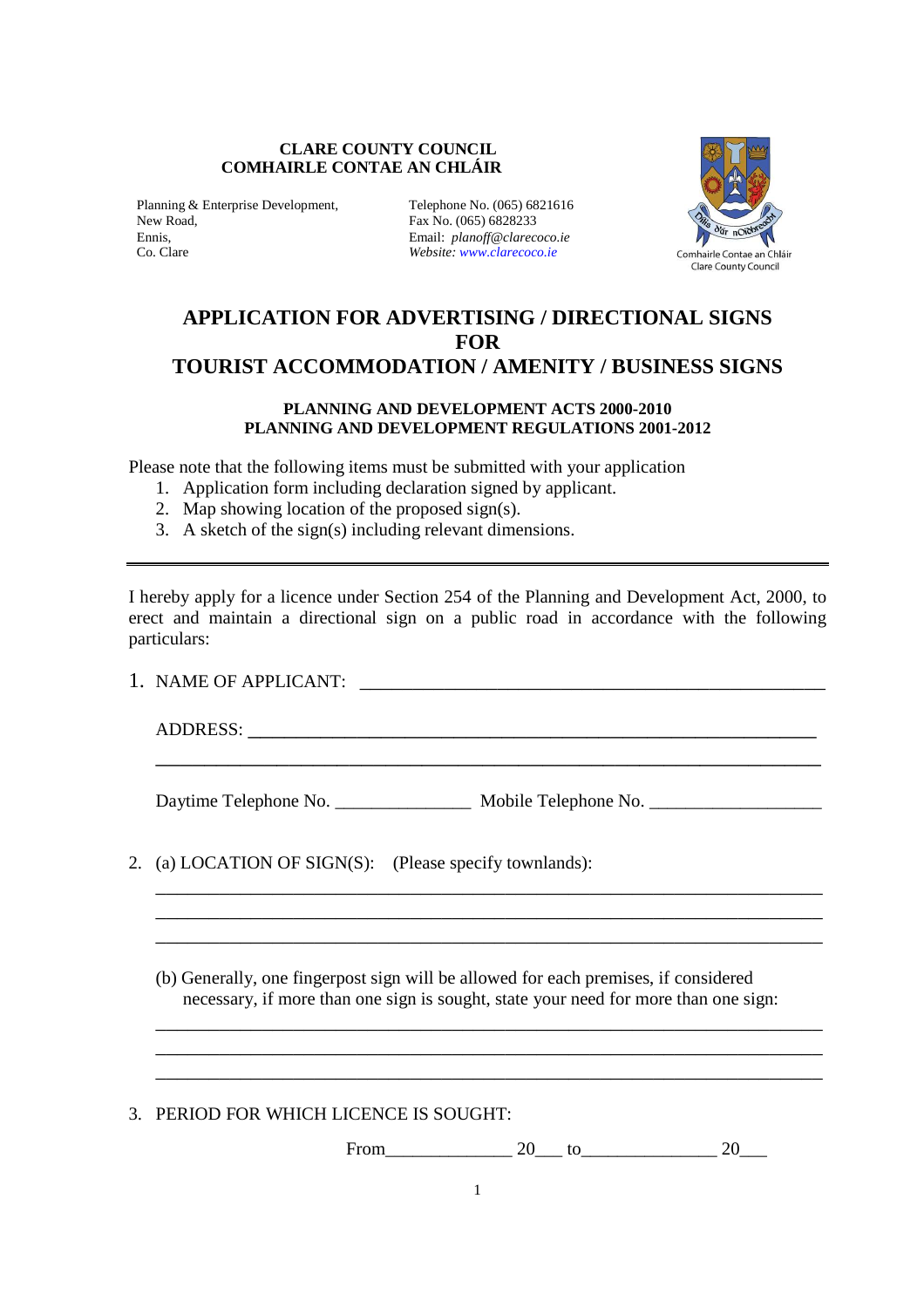4. Have you consulted with Council's Local Engineer regarding the proposed siting of the sign(s). (Please refer to Note A) If so when:

\_\_\_\_\_\_\_\_\_\_\_\_\_\_\_\_\_\_\_\_\_\_\_\_\_\_\_\_\_\_\_\_\_\_\_\_\_\_\_\_\_\_\_\_\_\_\_\_\_\_\_\_\_\_\_\_\_\_\_

\_\_\_\_\_\_\_\_\_\_\_\_\_\_\_\_\_\_\_\_\_\_\_\_\_\_\_\_\_\_\_\_\_\_\_\_\_\_\_\_\_\_\_\_\_\_\_\_\_\_\_\_\_\_\_\_\_\_\_\_\_\_\_\_\_\_\_\_\_

- 5. State whether the proposed sign(s) are seasonal or not:
- 6. (a) Please state whether or not the accommodation is registered and/or approved by Bord Failte:

(b) If yes, indicate the type of accommodation, which Bord Failte has approved by ticking the relevant category:

\_\_\_\_\_\_\_\_\_\_\_\_\_\_\_\_\_\_\_\_\_\_\_\_\_\_\_\_\_\_\_\_\_\_\_\_\_\_\_\_\_\_\_\_\_\_\_\_\_\_\_\_\_\_\_

- (i) Hotel ( ) (ii) Guesthouse ( ) (iii) (iii) (iii) (iii) (iii) (iii) (iii) (iii) (iii) (iii) (iiii) (iiii) (iiii) (iiii) (iiii) (iiii) (iiii) (iiii) (iiii) (iiii) (iiii) (iiiii) (iiiii) (iiiiii) (iiiiii) (iiiiii) (iiiiiii (iii) Holiday / Youth Hostel ( ) (iv) Caravan / Camping Park ( )
- (v) Farmhouse Accommodation ( ) (vi) Town House/Country Home ( )
- 

- 
- 

- 7. Please state the amenity that is provided on your premises:
- 8. Give details of proposed wording/description which will be used on the sign(s) or submit sketch for proposed sign to include wording:

\_\_\_\_\_\_\_\_\_\_\_\_\_\_\_\_\_\_\_\_\_\_\_\_\_\_\_\_\_\_\_\_\_\_\_\_\_\_\_\_\_\_\_\_\_\_\_\_\_\_\_\_\_\_\_\_\_\_\_\_\_\_\_

\_\_\_\_\_\_\_\_\_\_\_\_\_\_\_\_\_\_\_\_\_\_\_\_\_\_\_\_\_\_\_\_\_\_\_\_\_\_\_\_\_\_\_\_\_\_\_\_\_\_\_\_\_\_\_\_\_\_\_\_\_\_\_

\_\_\_\_\_\_\_\_\_\_\_\_\_\_\_\_\_\_\_\_\_\_\_\_\_\_\_\_\_\_\_\_\_\_\_\_\_\_\_\_\_\_\_\_\_\_\_\_\_\_\_\_\_\_\_\_\_\_\_\_\_\_\_

\_\_\_\_\_\_\_\_\_\_\_\_\_\_\_\_\_\_\_\_\_\_\_\_\_\_\_\_\_\_\_\_\_\_\_\_\_\_\_\_\_\_\_\_\_\_\_\_\_\_\_\_\_\_\_\_\_\_\_\_\_\_\_ \_\_\_\_\_\_\_\_\_\_\_\_\_\_\_\_\_\_\_\_\_\_\_\_\_\_\_\_\_\_\_\_\_\_\_\_\_\_\_\_\_\_\_\_\_\_\_\_\_\_\_\_\_\_\_\_\_\_\_\_\_\_\_

9. State the name and address of the person who will manufacture the proposed sign(s):

 $\mathcal{L}_\text{max}$ 

## **DECLARATION**

I am making this application in accordance with the requirements of the Local Government Planning and Development Acts, for a Tourist Accommodation / Amenity / Business Sign.

Signature:

Date: \_\_\_\_\_\_\_\_\_\_\_\_\_\_\_\_\_\_\_\_\_\_\_\_\_\_\_\_\_\_\_\_\_